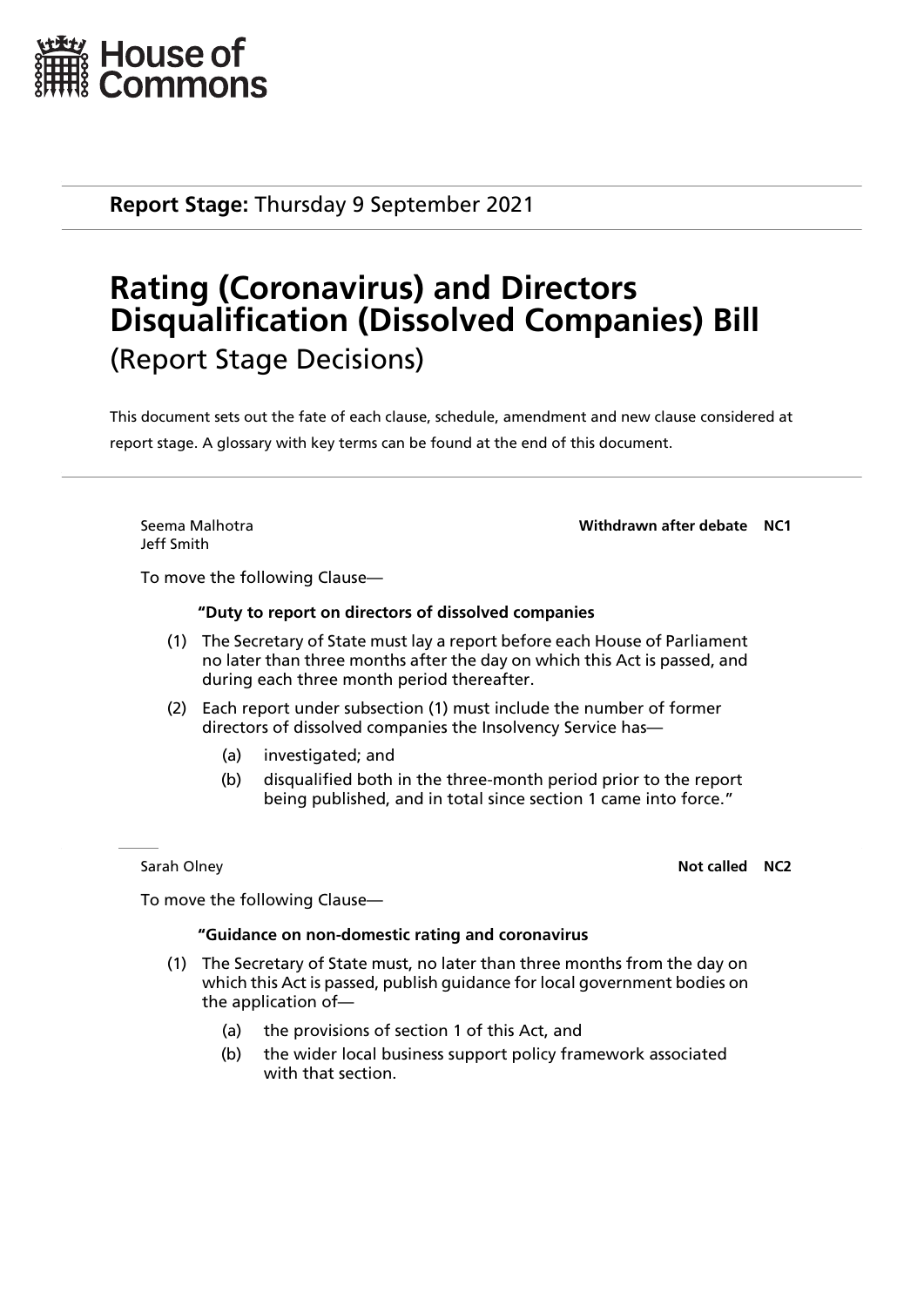(2) In preparing the guidance the Secretary of State must consult— (a) independent experts, and (b) representatives of companies whose non-domestic ratings determinations are affected by section 1." **Secretary Robert Jenrick Agreed to 1 Agreed to 1 Agreed to 1** Clause 1, page 1, line 2, for "an English" substitute "a rating" **Secretary Robert Jenrick Agreed to 2 Agreed to 2** Clause 1, page 1, line 5, for "an English" substitute "a rating" **Secretary Robert Jenrick Agreed to 3 Agreed to 3** Clause 1, page 1, line 8, for "an English" substitute "a rating" **Secretary Robert Jenrick Agreed to 4** Clause 1, page 2, leave out lines 22 and 23 **Secretary Robert Jenrick Agreed to Agreed to 5** Clause 1, page 2, leave out lines 28 to 35 Secretary Robert Jenrick **Agreed to 6** and 3<sup>6</sup> and 3<sup>6</sup> and 3<sup>6</sup> and 3<sup>6</sup> and 3<sup>6</sup> and 3<sup>6</sup> and 3<sup>6</sup> and 3<sup>6</sup> and 3<sup>6</sup> and 3<sup>6</sup> and 3<sup>6</sup> and 3<sup>6</sup> and 3<sup>6</sup> and 3<sup>6</sup> and 3<sup>6</sup> and 3<sup>6</sup> and 3<sup>6</sup> and 36<sup>°</sup> Clause 1, page 2, line 40, at end insert— ""rating list" means a local non-domestic rating list or central nondomestic rating list under Part 3 of the LGFA 1988."

**Bill read the third time, and passed.**